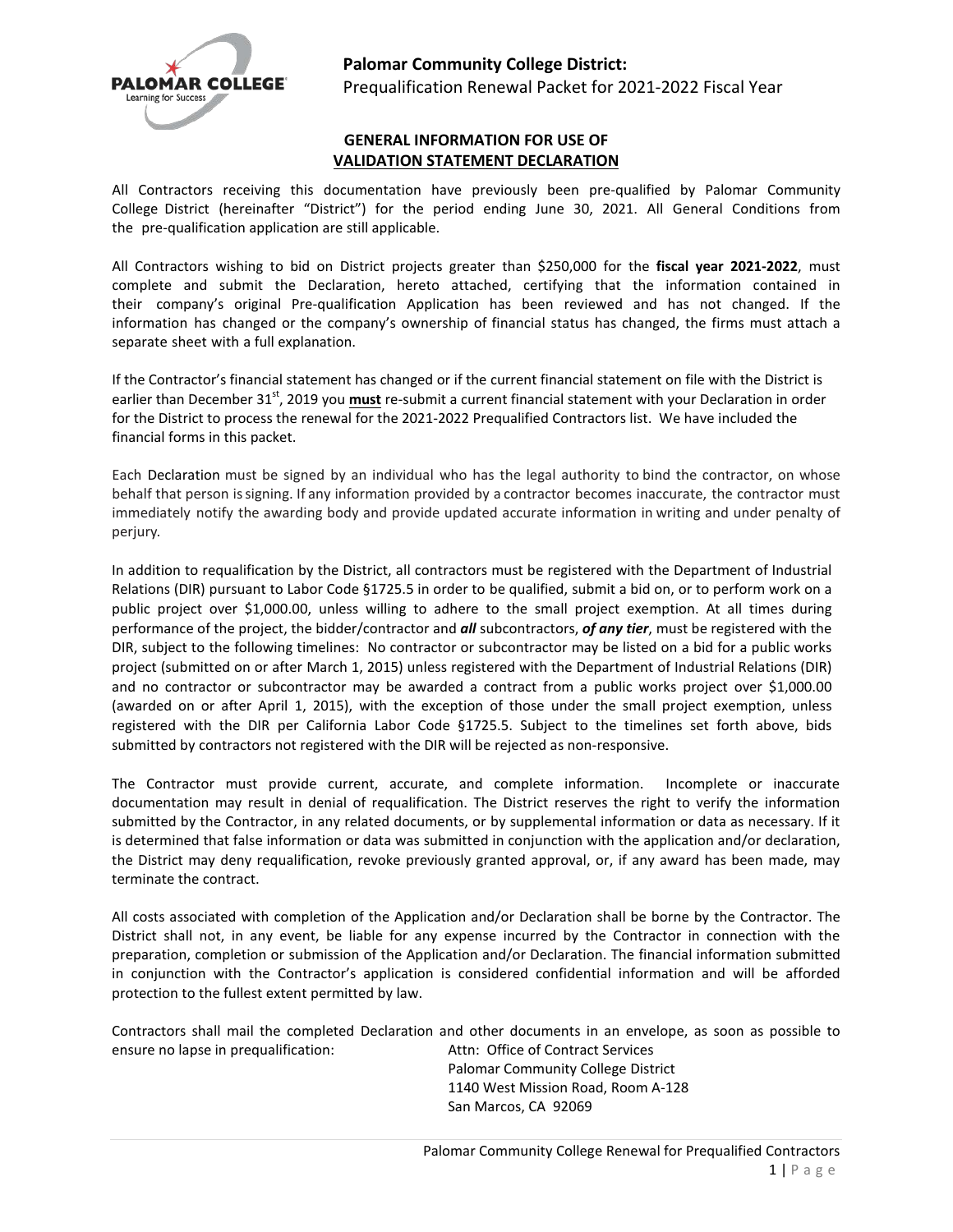

## **Palomar Community College District:**

Prequalification Renewal Packet for 2021-2022 Fiscal Year

In addition, the Palomar Community College District ("District") has adopted the Uniform Construction Cost Accounting Procedures under Public Contract Code §22000 et seq. In accordance with the State of California Uniform Public Construction Cost Accounting Commission, the District is inviting all interested licensed contractors to submit their company for inclusion of the District's list of qualified contractors for calendar year 2021. Per California Public Contract Code 22032, any public works projects estimated to be below \$200,000.00 is subject to the informal Bidding Procedures set forth by the state of California Uniform Construction Cost Accounting Commission. All trade categories are subject to Informal Bidding Procedures.

If your company is interested in placement on the 2021 Qualified Contractor's List for the smaller projects, please go to:

**<https://www2.palomar.edu/pages/businessservices/business-opportunities/>** and click on the CUPCCAA link:

**2021 [Informal Bidding Contract's Application](https://www.surveymonkey.com/r/PKXWRCM)**

The Contractor will be notified via email or fax on the status of their requalification. If you have any questions, please contact Allen Young at (760) 744-1150 ext. 2697.

The range of projects on which the Contractor is pre-qualified to bid is determined by the type of qualified financial statements submitted by Contractor. See table below:

| <b>Project Range</b>    | <b>Financial Statements Type</b>     |  |
|-------------------------|--------------------------------------|--|
| UP TO \$10,000,000      | <b>REVIEWED</b> Financial Statements |  |
| $$10,000,000$ and Above | <b>AUDITED</b> Financial Statements  |  |

and

The following formula:

| For District Use only:                                                    |                                                                                                     |  |  |  |
|---------------------------------------------------------------------------|-----------------------------------------------------------------------------------------------------|--|--|--|
| The maximum dollar rating is determined by the lesser of the following:   |                                                                                                     |  |  |  |
|                                                                           |                                                                                                     |  |  |  |
|                                                                           |                                                                                                     |  |  |  |
| A. Ten times working capital (current assets less current liabilities) or |                                                                                                     |  |  |  |
| B. Ten times the net worth (assets less liabilities)                      |                                                                                                     |  |  |  |
|                                                                           |                                                                                                     |  |  |  |
|                                                                           | Inability to meet this rating for a specific project will disqualify a contractor for that project. |  |  |  |
|                                                                           |                                                                                                     |  |  |  |
| Based on an Audit or Review                                               | Dated:                                                                                              |  |  |  |
|                                                                           |                                                                                                     |  |  |  |
| Based on Working Capital   Based on Net Worth                             |                                                                                                     |  |  |  |
|                                                                           |                                                                                                     |  |  |  |
|                                                                           |                                                                                                     |  |  |  |
|                                                                           |                                                                                                     |  |  |  |
| Line of Credit:                                                           |                                                                                                     |  |  |  |
| <b>Total</b>                                                              |                                                                                                     |  |  |  |
|                                                                           |                                                                                                     |  |  |  |
| <b>Current Ratio (Current assets divided by current liabilities)</b>      |                                                                                                     |  |  |  |
|                                                                           |                                                                                                     |  |  |  |
|                                                                           |                                                                                                     |  |  |  |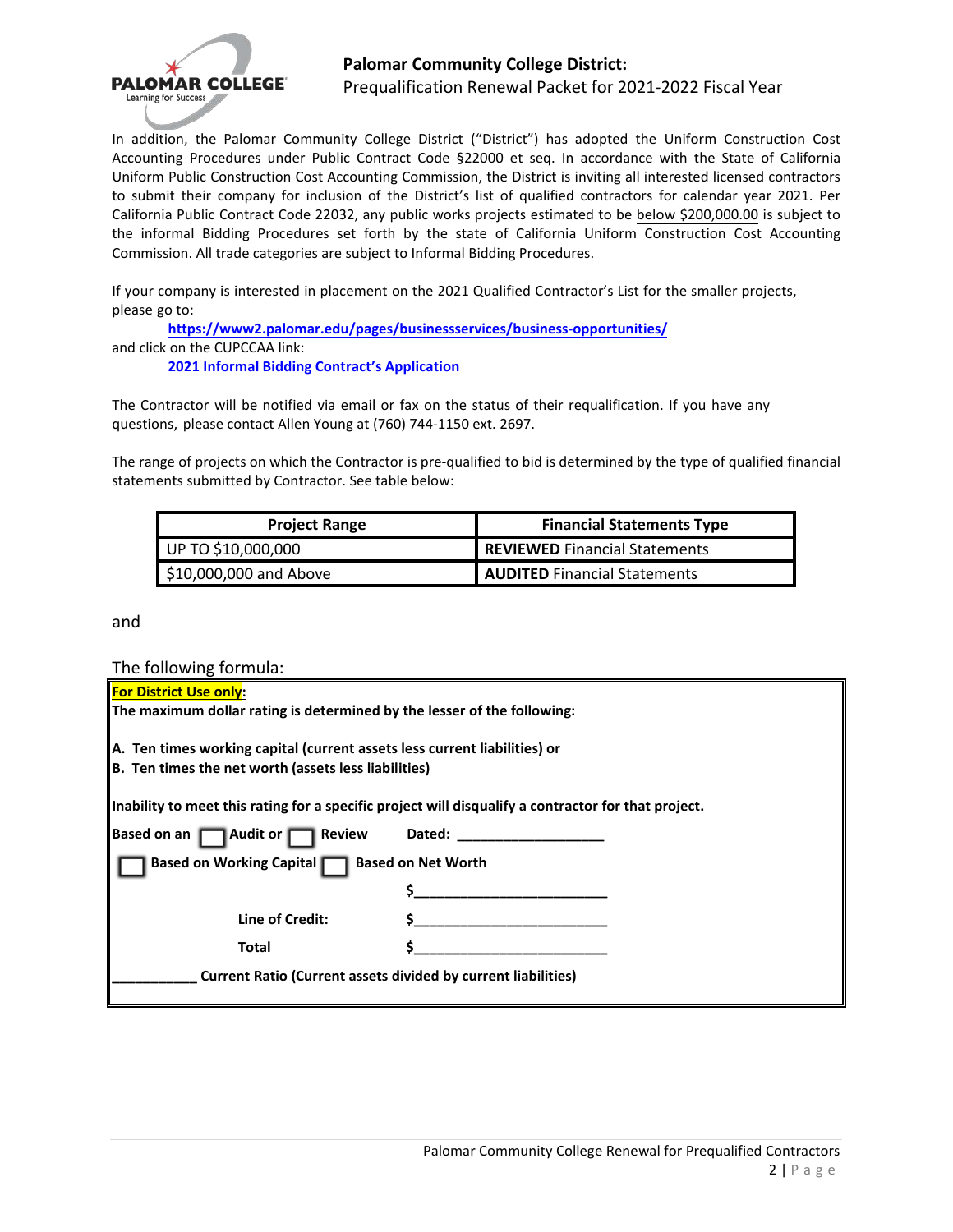

# **VALIDATION STATEMENT DECLARATION**

|                                                                                                                                                                                                                       | , hereby declare that |
|-----------------------------------------------------------------------------------------------------------------------------------------------------------------------------------------------------------------------|-----------------------|
|                                                                                                                                                                                                                       | .of                   |
| am duly authorized to execute this Validation Statement on behalf of this entity. I acknowledge that any false,<br>deceptive, or fraudulent statements on this validation will result in denial or Pre-Qualification. | (Company), and that I |
| I hereby state that I have reviewed the current application submitted and on file at Palomar Community College                                                                                                        |                       |

**I hereby state that I have reviewed the current application submitted and on file at Palomar Community College District and certify: (Please check below)**



**\_\_\_\_\_\_\_\_\_\_ The Pre-Qualification Application on file with District, it is correct and current as submitted.**

**OR**

**\_\_\_\_\_\_\_\_\_\_ The Pre-Qualification Application on file with District is correct and current as submitted, except as modified by the attached changed pages and/or attachments to said Application. (Contractors may attach additional sheets to describe any changes).** 

**Attach recent financial statement if the current financial statement on file with the District is earlier than December 31 st , 2019.**

| Signature                                             |                                                                                                                                                                                                                                    | Date                    |
|-------------------------------------------------------|------------------------------------------------------------------------------------------------------------------------------------------------------------------------------------------------------------------------------------|-------------------------|
| Contractor:                                           |                                                                                                                                                                                                                                    |                         |
|                                                       | (as name appears on license)                                                                                                                                                                                                       |                         |
|                                                       |                                                                                                                                                                                                                                    |                         |
|                                                       |                                                                                                                                                                                                                                    |                         |
|                                                       |                                                                                                                                                                                                                                    |                         |
| Phone: $\begin{pmatrix} 1 & 1 \\ 1 & 1 \end{pmatrix}$ | Fax: $\begin{array}{ c c c c }\n\hline\n\end{array}$                                                                                                                                                                               |                         |
|                                                       | Email Address: <u>example and a series</u> and a series of the series of the series of the series of the series of the series of the series of the series of the series of the series of the series of the series of the series of |                         |
| License #: $\sqrt{ }$                                 |                                                                                                                                                                                                                                    | Expiration Date: Class: |
| Dir Registration #___________________                 | Expiration Date: 2008                                                                                                                                                                                                              |                         |

### **Required Documents**

- Validation Statement Declaration (page 4 & 5)
- Letter of Credit (Lines of Credit are not acceptable)
- Financial Information (If financials are past 18 months, 12/31/19)
- Financial Statements (If financials are past 18 months, 12/31/19)
- Financial Institution Release Letter (If financials are past 18 months, 12/31/19)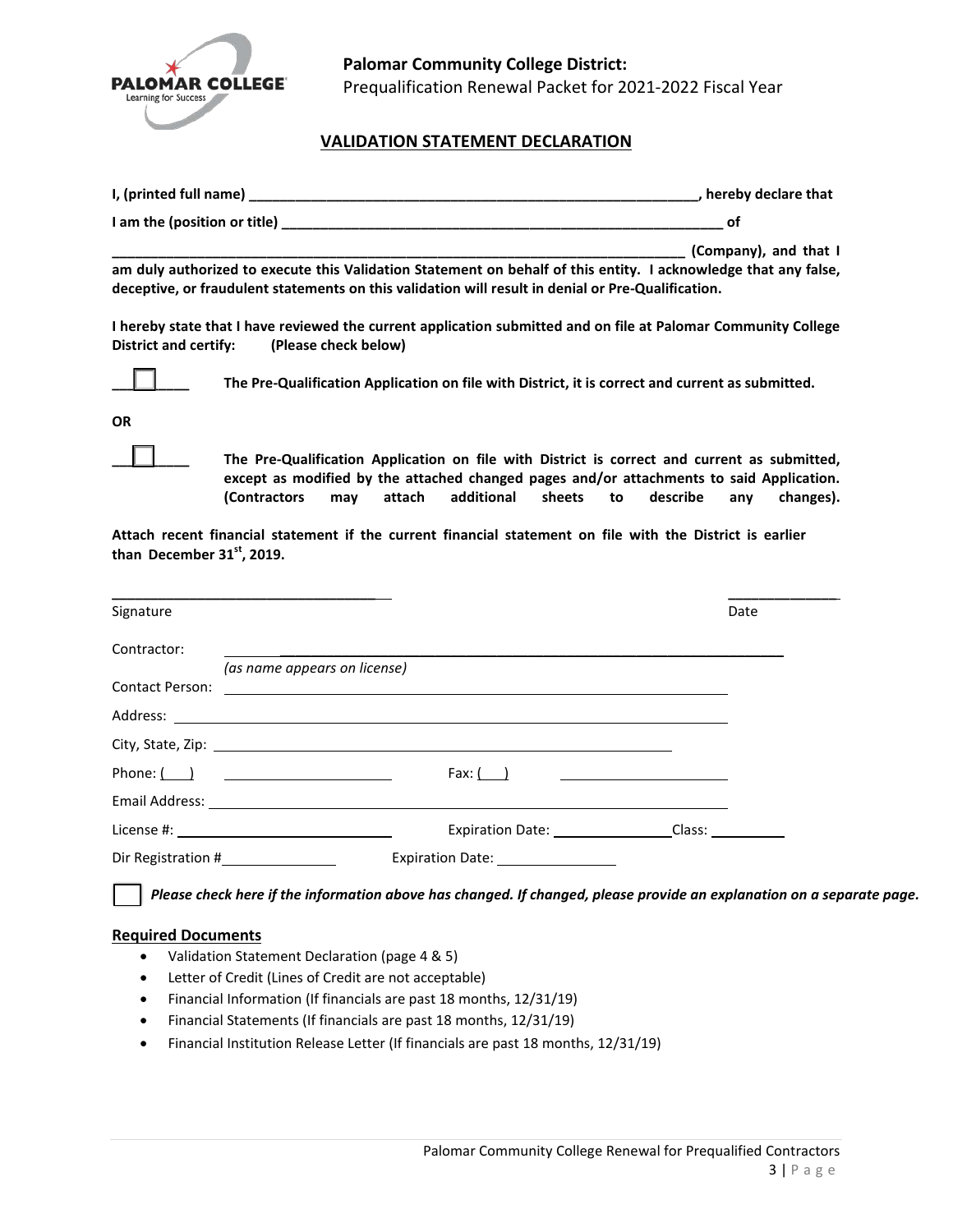

# **VALIDATION STATEMENT DECLARATION (cont.)** 53 points needed

| <b>Question</b> |                                                                                                                                                                                                                                                                                                       | <b>Response</b>                                                             | <b>Points</b><br><b>(District Use Only</b> |
|-----------------|-------------------------------------------------------------------------------------------------------------------------------------------------------------------------------------------------------------------------------------------------------------------------------------------------------|-----------------------------------------------------------------------------|--------------------------------------------|
| 1.              | Are the owners or principals of the firm in good standing with the<br>Contractors' State License Board, or have they ever had their contractor's<br>licensees suspended, put on probation or revoked? (Check One)<br>(Good standing = 5 pts,, probation = 3 pts. suspended = 2 pts., Revoked = 0 pts) | Good Standing $\square$<br>□<br>Probation<br>П<br>Suspended<br>Revoked<br>П | pts.                                       |
| 2.              | How many stop notices have been filed on in court and lost by your firm?<br>$(0 = 6 \text{ pts.}, 1 - 3 = 4 \text{ pts.}, >3 = 0 \text{ pts.})$                                                                                                                                                       | Lost                                                                        | pts                                        |
| 3.              | How many claims has your firm filed suit on in court and lost by your<br>firm?<br>$(0 = 4 \text{ pts.}, 1-3 = 2 \text{ pts.}, >3 = 0 \text{ pts.})$                                                                                                                                                   | Lost                                                                        | pts.                                       |
| 4.              | Has your firm ever failed to complete a project in the past 5 years?<br>$(Yes = 0 pts., No = 5 pts.)$                                                                                                                                                                                                 | Yes $\square$<br>N <sub>O</sub>                                             | pts.                                       |
| 5.              | In the three most current completed contracts, how many unresolved<br>change orders resulted in claims?<br>$(0 = 5 \text{ pts.}, 1 - 3 = 3 \text{ pts.}, >3 = 0 \text{ pts.})$                                                                                                                        | Claims                                                                      | pts.                                       |
| 6.              | Has your organization been assessed liquidated damages in the past 5<br>years?<br>$(Yes = 0 pts., No = 5 pts.)$                                                                                                                                                                                       | Yes $\square$<br>No $\square$                                               | pts.                                       |
| 7.              | Has your organization ever had insurance terminated by a carrier in the<br>past 5 years?<br>$(Yes = 0 pts., No = 2 pts.)$                                                                                                                                                                             | Yes $\square$<br>No $\square$                                               | pts.                                       |
| 8.              | How many OSHA citations has your firm received on your three most<br>current completed contracts?<br>$(0 = 5 \text{ pts.}, 1 - 3 = 3 \text{ pts.}, >3 = 0 \text{ pts.})$                                                                                                                              | Citations                                                                   | pts.                                       |
| 9.              | Does your firm currently have a safety plan, which complies with the<br>current OSHA standards?<br>$(Yes = 2 pts., No = 0 pts.)$                                                                                                                                                                      | Yes $\square$<br>N <sub>O</sub>                                             | pts.                                       |
|                 | 10. What is your current Workers' Compensation modification rate?<br>$(-1 = 5 \text{ pts.}, 1 - 1.5 = 3 \text{ pts.}, 1.51 - 2.0 = 2 \text{ pts.}, >2.0 = 0 \text{ pts.})$                                                                                                                            | Rate                                                                        | pts.                                       |
|                 | 11. How many school projects has your firm completed in the past 5 years?<br>$(55 = 5 \text{ pts.}, 4 = 4 \text{ pts.}, 3 = 3 \text{ pts.}, 2 = 2 \text{ pts.}, 1 \text{ or less } = 0 \text{ pts.})$                                                                                                 | Projects                                                                    | pts.                                       |
|                 | 12. List your firm's Experience Modification Rate (EMR) for each of the past<br>three premium years. (Note An EMR is issued to your firm annually by<br>your workers' compensation insurance carrier).<br>(3 years average under 1.0: Yes = 6 pts, No = 0 pts)                                        | Year<br>Rate<br>Year<br>Rate<br>Year<br>Rate                                | pts.                                       |
|                 | 13. Within the past 5 years, has any employee or entity filed a complaint<br>against your organization with the California Contractors License Board?<br>If yes, how many complaints were filed?<br>(No = 5 pts., $1 = 4$ pts., $2 = 3$ pts., $3 = 2$ pts., $>3 = 0$ pts.)                            | Yes $\square$<br>No $\square$<br>Complaints                                 | pts.                                       |
|                 | 14. Within the past 5 years, has any employee filed a complaint with the<br>Labor Board? If yes, how many complaints were filed?<br>$(No = 5 pts., 1 = 4 pts., 2 = 3 pts., 3 = 2 pts., >3 = 0 pts.)$                                                                                                  | Yes $\square$<br>No $\square$<br>Complaints                                 | pts.                                       |
|                 | 15. Has your organization or any officer of your organization been found<br>guilty of violating any federal, state, or local law, rule or regulation<br>regarding a construction contract?<br>$(Yes = 0 pts., No = 5 pts.)$                                                                           | Yes $\square$<br>$No$ $\Box$                                                | pts.                                       |
|                 | <b>Total Score:</b>                                                                                                                                                                                                                                                                                   |                                                                             | of 70                                      |

**\*If you answered "Yes" to questions 4-9, and/or 12-14, you must attach an explanation for each on a separate sheet.**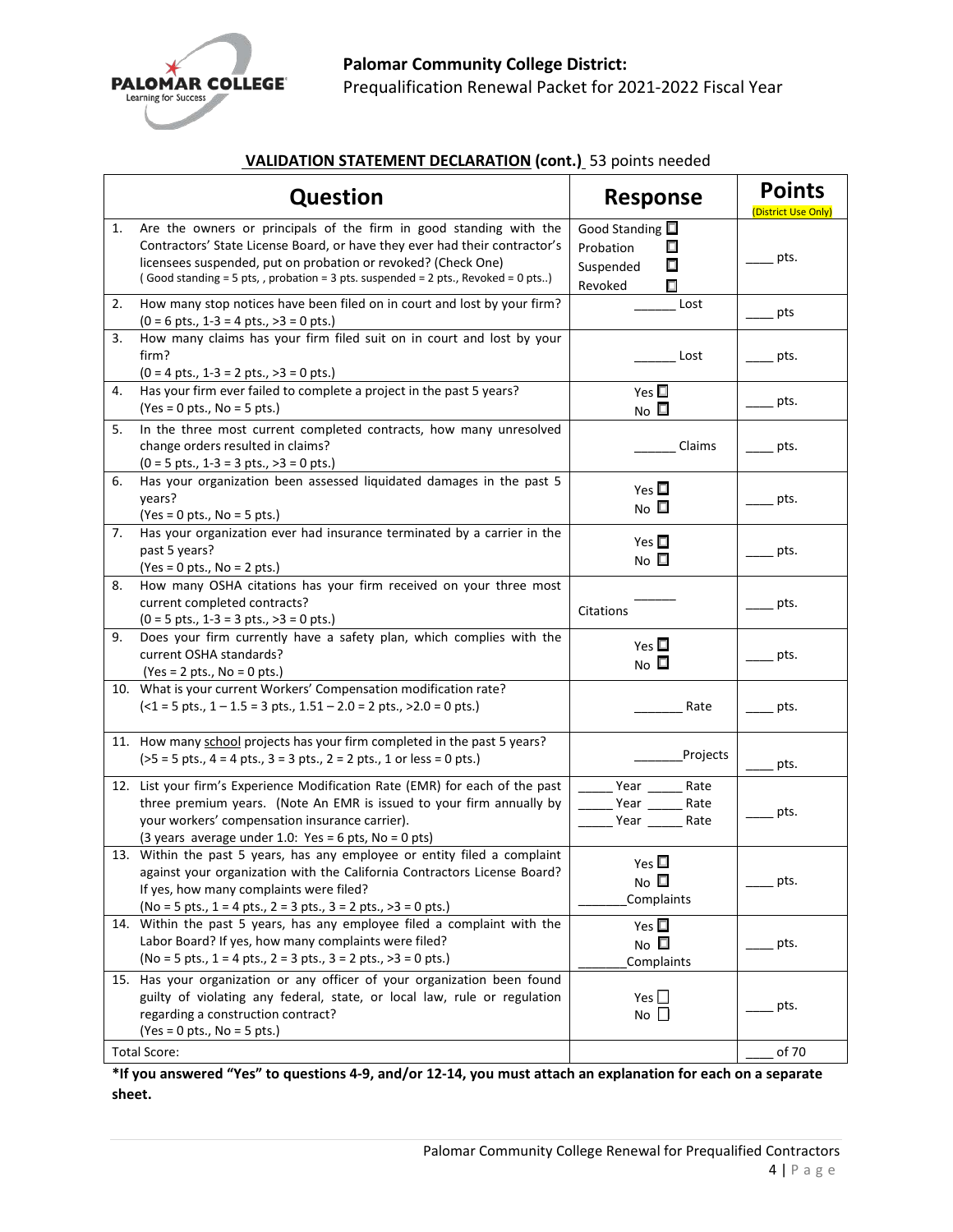

# **FINANCIAL INFORMATION**

*Reviewed or Audited statements will be required for projects under \$10 million. Audited statements will be required for all construction projects totaling in excess of \$10 million. Note: A compilation is not acceptable.*

### ACCOUNTANT'S RELEASE LETTER

By signing the form below, I authorize this pre-qualifying agency to contact our company's licensed accounting firm to verify our most recent audited or reviewed financial statement. I understand the financial statement is confidential information and is not open to public inspection.

Company Name

Signature

Print Name & Title

Date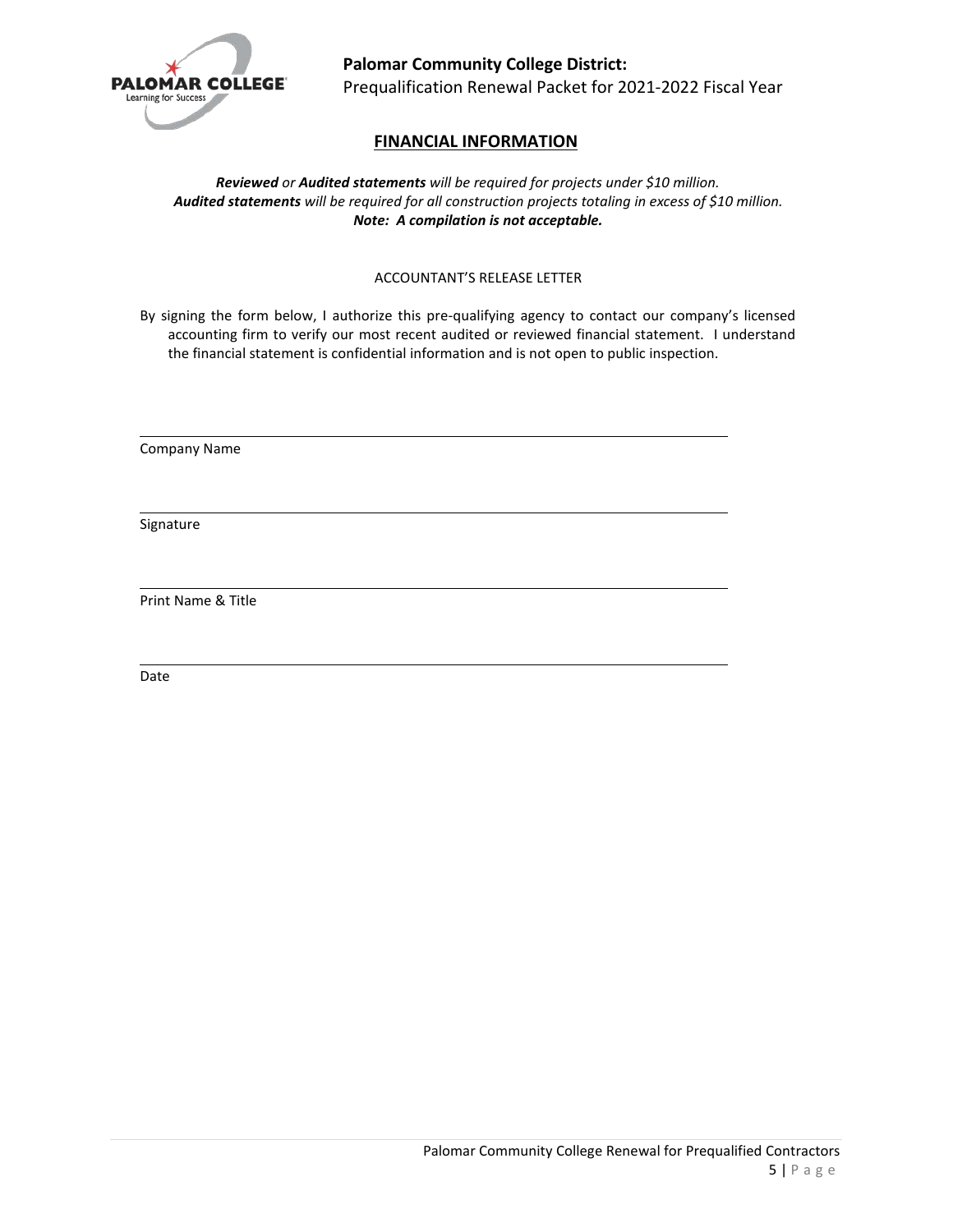

# **Palomar Community College District:**  Prequalification Renewal Packet for 2021-2022 Fiscal Year

# **LETTER OF CREDIT**

The following form may be completed by your financial institution to augment your financial rating. If it prefers, your institution may issue a **Letter of Credit** on its own letterhead, provided the Letter of Credit contains substantially the same provisions, and is addressed to the District and bears an original signature. A letter of credit is optional, not mandatory. It may be used to increase your financial capacity by the value of the letter of credit.

#### **General Lines of credit are not accepted.**

A letter of credit must be issued specifically to the district as outline below to be used:

|                     | TO: Palomar Community College District <b>Container Container Container Community College District</b>         |                    |  |
|---------------------|----------------------------------------------------------------------------------------------------------------|--------------------|--|
|                     | Awarding Agency                                                                                                |                    |  |
| ATTENTION:          | <b>Contract Services - Prequalification</b><br>Department                                                      |                    |  |
|                     | SUBJECT: GENERAL LETTER OF CREDIT                                                                              |                    |  |
|                     |                                                                                                                |                    |  |
|                     |                                                                                                                | Name of Contractor |  |
|                     | We certify that the above Contractor has been extended an unqualified letter of credit not to exceed           |                    |  |
|                     | 30 days written notice to the District.                                                                        |                    |  |
|                     |                                                                                                                |                    |  |
|                     |                                                                                                                |                    |  |
|                     |                                                                                                                |                    |  |
|                     | Name of Financial Institution: with a state of the state of the state of the state of the state of the state o |                    |  |
|                     |                                                                                                                |                    |  |
|                     |                                                                                                                |                    |  |
|                     |                                                                                                                |                    |  |
|                     |                                                                                                                |                    |  |
| Print Name & Title: |                                                                                                                |                    |  |
|                     |                                                                                                                |                    |  |
|                     |                                                                                                                |                    |  |
|                     |                                                                                                                |                    |  |